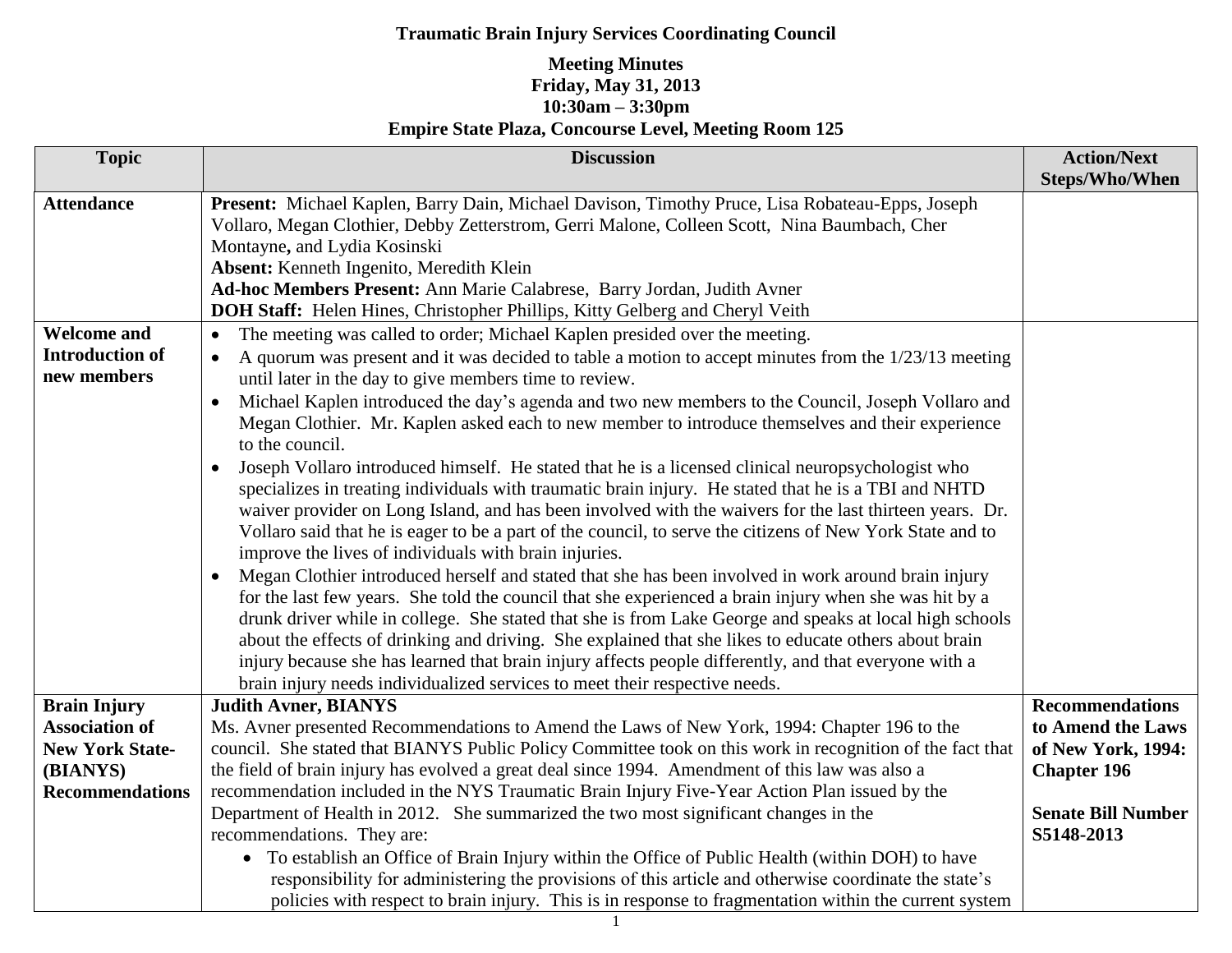| <b>Topic</b>                          | <b>Discussion</b>                                                                                                                                                                                                                                                                                                                                                                                                                                                                                                                                                                                                                                                                                                                                                                                                                                                                                                                                                                                                                  | <b>Action/Next</b><br><b>Steps/Who/When</b>                                           |
|---------------------------------------|------------------------------------------------------------------------------------------------------------------------------------------------------------------------------------------------------------------------------------------------------------------------------------------------------------------------------------------------------------------------------------------------------------------------------------------------------------------------------------------------------------------------------------------------------------------------------------------------------------------------------------------------------------------------------------------------------------------------------------------------------------------------------------------------------------------------------------------------------------------------------------------------------------------------------------------------------------------------------------------------------------------------------------|---------------------------------------------------------------------------------------|
|                                       | and to acknowledge that brain injury is a public health issue as well as the chronic nature of the<br>injury.                                                                                                                                                                                                                                                                                                                                                                                                                                                                                                                                                                                                                                                                                                                                                                                                                                                                                                                      |                                                                                       |
|                                       | Change the TBISCC to be advisory to the Governor rather than the Commissioner of the<br>Department of Health. This is in response to the multiagency reach of state policies with respect to<br>brain injury. This change will allow for the most comprehensive infiltration of recommendations<br>across departments and programs.                                                                                                                                                                                                                                                                                                                                                                                                                                                                                                                                                                                                                                                                                                |                                                                                       |
|                                       | Ms. Avner advised that BIANYS leadership has been visiting the legislature and reached out to Senator<br>Libous, the author and sponsor of the Laws of New York, 1994: Chapter 196, and are pleased that Senator<br>Libous has drafted and sponsored Senate Bill, S-5148, which incorporates BIANYS recommended changes<br>to the Laws of New York, 1994: Chapter 196. She states that BIANYS is currently looking for a sponsor in<br>the Assembly.                                                                                                                                                                                                                                                                                                                                                                                                                                                                                                                                                                               |                                                                                       |
|                                       | The council members present were all given the opportunity to comment on the recommendations.<br>Council member comments were very enthusiastic and expressed support and gratitude. The council<br>discussed the idea of voting to recommend supporting BIANYS recommendations and Senate bill S-5148<br>to the Commissioner of DOH. It was decided that this will be done later in the day to give members time<br>to review each document thoroughly.                                                                                                                                                                                                                                                                                                                                                                                                                                                                                                                                                                           |                                                                                       |
| <b>State Agency</b><br><b>Updates</b> | <b>New York State Education Department (NYSED)-ACCESS-VR - Gerri Malone</b><br>Provides vocational and employment services (e.g. job coach) to individuals with substantive physical or<br>mental impairment. Of the 87,774 served in 2012, only 1015 (1.2%) are recorded as having a TBI,<br>although many others have a similar diagnosis (e.g. cognitive deficit). An RFP was recently issued seeking<br>Access-VR providers; TBI waiver providers could provide services. Technical Assistance Bulletins are<br>available on-line for guidance, but unclear how much TBI patient specific training is available.<br>Office of Persons with Developmental Disabilities (OPWDD) - Nina Baumbach<br>Many changes going on, see website. Moving towards Managed Care system, coordinated assessment<br>tool, standardizing processes, training, education across all regions, streamlined self-directed services.<br>This new "front door" will promote easier access for all.<br>Office of Mental Health (OMH) - Debby Zeterstrom | <b>Update of 2012</b><br><b>Five-Year TBI</b><br><b>Action Plan</b><br>Implementation |
|                                       | Multiple recent changes in agency. OMH has limited role for persons with acquired brain injury, but new                                                                                                                                                                                                                                                                                                                                                                                                                                                                                                                                                                                                                                                                                                                                                                                                                                                                                                                            |                                                                                       |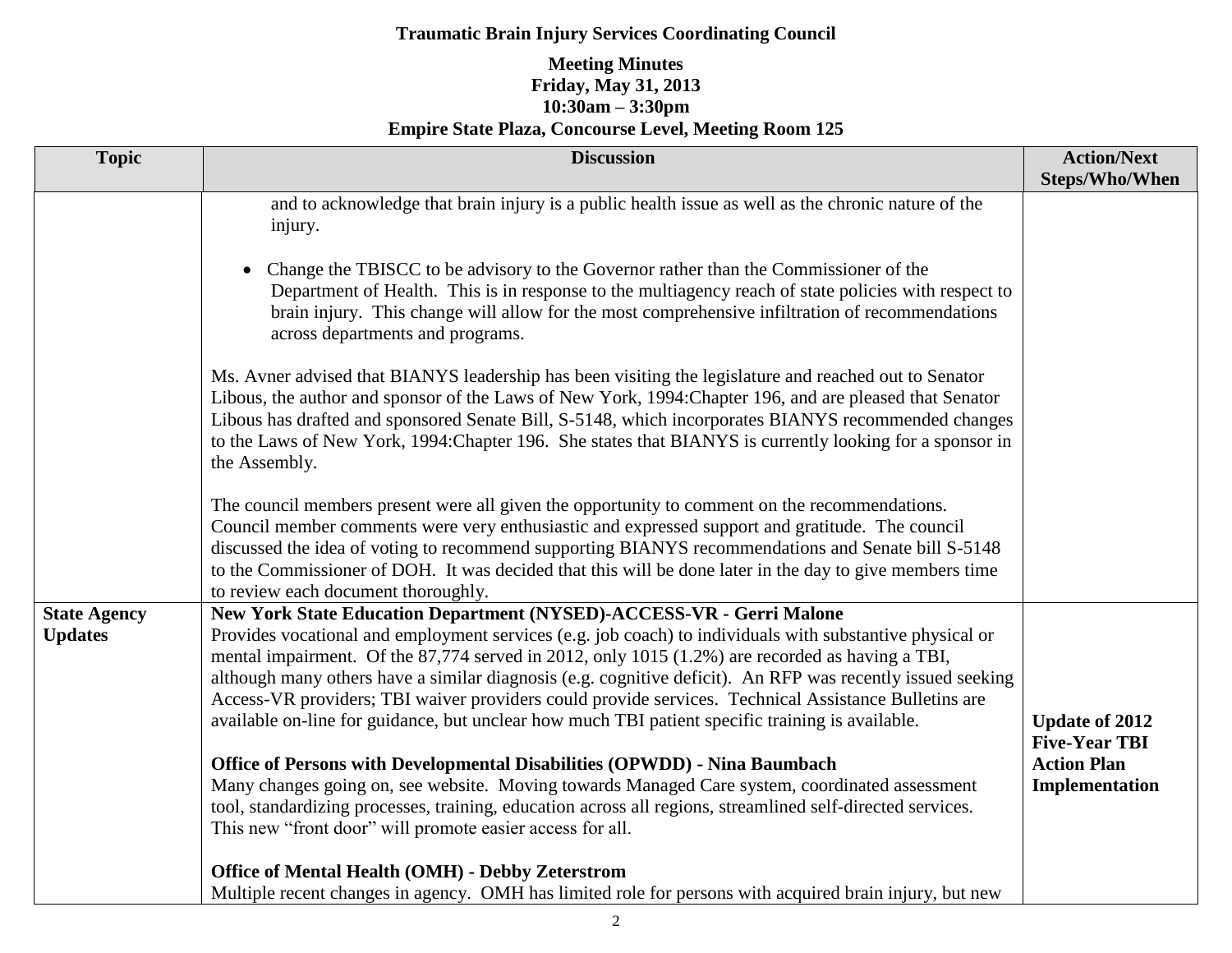| <b>Topic</b>                                 | <b>Discussion</b>                                                                                                                                                                                                                                                                                                                                                                                                                                                                                                                                                                                  | <b>Action/Next</b><br><b>Steps/Who/When</b>            |
|----------------------------------------------|----------------------------------------------------------------------------------------------------------------------------------------------------------------------------------------------------------------------------------------------------------------------------------------------------------------------------------------------------------------------------------------------------------------------------------------------------------------------------------------------------------------------------------------------------------------------------------------------------|--------------------------------------------------------|
|                                              | involvement of acting commissioner regarding streamlining access to care has taken place.                                                                                                                                                                                                                                                                                                                                                                                                                                                                                                          |                                                        |
|                                              | Commission on the Quality of Care and Advocacy for Persons with Disabilities (CQC) – Colleen<br><b>Scott</b><br>On July 1, 2013, the Justice Center for the Protection of People With Special Needs will assume most CQC<br>responsibilities. Contract with Disability Rights New York extended for 15 months. Protection and<br>Advocacy (P&A) System and Client Assistance Program (CAP) transferred June 1, 2013 to Disability<br>Rights New York (Disability Advocates, Inc.) Contacted DOH regarding multiple complaints about one                                                            |                                                        |
|                                              | provider.<br>Office of Victim Services (OVS) - Ann Marie Calabrese (ad hoc member)<br>Provides medical care, victim assistance, etc. to about 17,000 victims per year. Number of these with TBI<br>unavailable. Striving to raise awareness of the range of OVS services available.                                                                                                                                                                                                                                                                                                                |                                                        |
|                                              | Department of Health (DOH) – Lydia Kosinski/Helen Hines/Kitty Gelberg<br>Lydia Kosinski - Approximately 2800 people receive TBI waiver services. Ongoing efforts to transfer<br>recipients to Managed Care and Managed Long Term Care programs by end of 2015, with current services<br>and levels, presents challenges.<br>Helen Hines - Five year action plan moving forward; enhancing public knowledge, access to community<br>based services, and provider training, including EMS.<br>Kitty Gelberg - Discussed Injury Prevention's current efforts, including activities with SED regarding |                                                        |
|                                              | sports concussions, and making information available for interested stakeholders (e.g on the DOH<br>website.)                                                                                                                                                                                                                                                                                                                                                                                                                                                                                      |                                                        |
| <b>Review of Minutes</b><br>1/23/13          | The minutes were reviewed. A motion to accept was made by Mr. Dain and seconded by Mr. Pruce. All<br>in favor. Minutes were approved.                                                                                                                                                                                                                                                                                                                                                                                                                                                              | <b>Final minutes e-</b><br>mailed to members<br>6/3/13 |
| <b>Election of Chair</b>                     | The two candidates, Barry Dain and Michael Kaplen, each expressed a desire to serve as chair, spoke of his<br>qualifications to serve, and presented a vision for the future of the TBISCC. Twelve members were<br>eligible to vote and the election was overseen by Mark Kissinger, DOH staff, and Peter Kahrmann. The<br>results were: Seven (7) votes for Barry Dain; Five (5) votes for Michael Kaplen. Mr. Kaplen chaired the<br>remainder of the meeting.                                                                                                                                    |                                                        |
| <b>Discussion of</b><br><b>Council Bylaw</b> | A first draft version of the revised bylaws was discussed at length and further revisions suggested. A<br>revised draft will be provided to members for further discussion at the next TBISCC meeting.                                                                                                                                                                                                                                                                                                                                                                                             | <b>Discussion</b><br>documents                         |